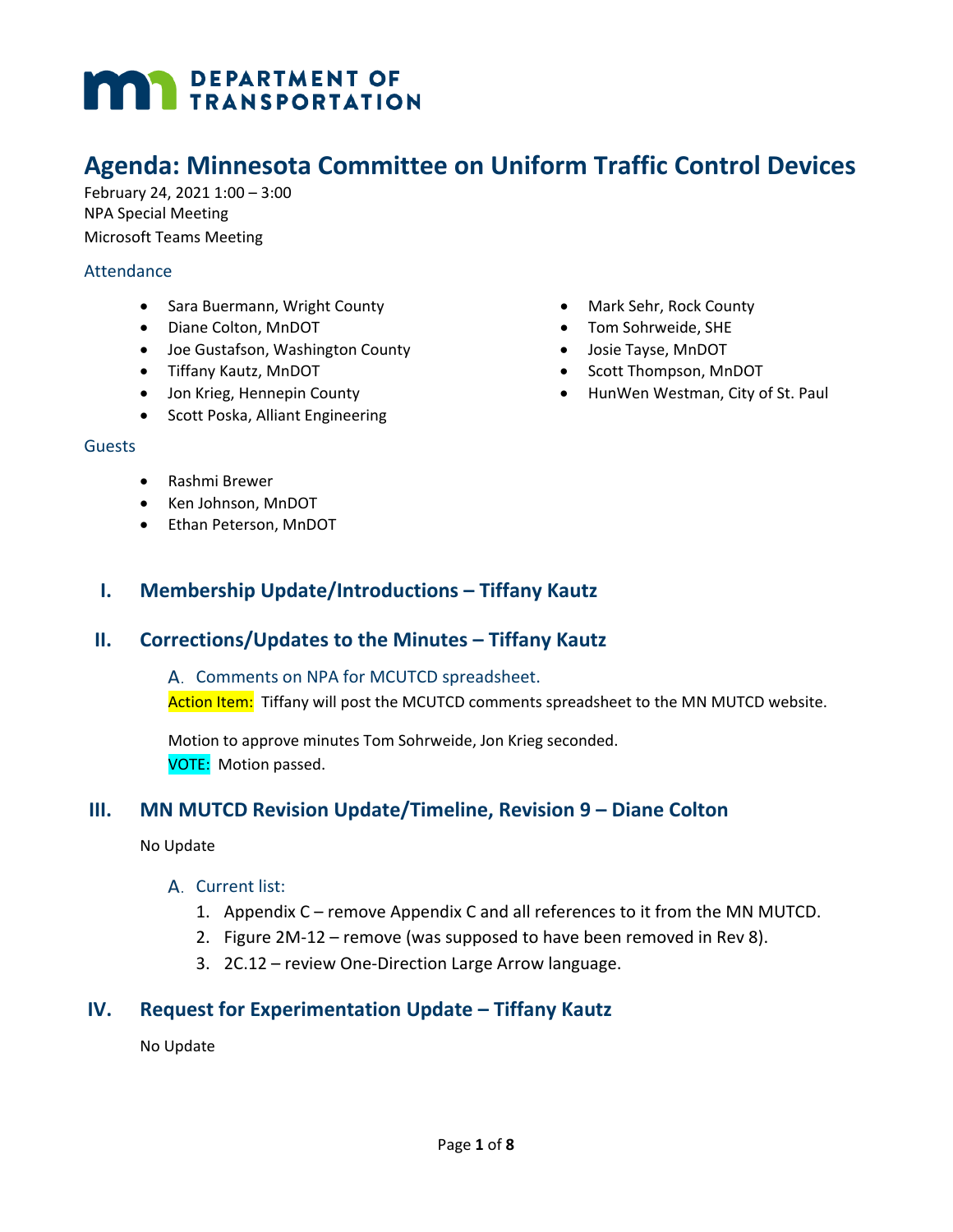## **V. Review of Action Items from Previous Meeting – Tiffany Kautz**

- Action Item Diane will set up additional meetings. DONE
- Action Item: Joe will come up with language to allow for flashing speed plaques in response to NPA 2C.13 - Line 1 page 128 which states, "The vehicle speed displayed on the changeable portion of the sign shall not flash or change color". DONE
- Action Item: Joe will come up with language regarding the mounting height and locations of the Vehicle Speed Feedback Plaques as it relates to NPA, 2C.13 – Lines 42-44, page 127 which states: "When used as a warning to motorist of their speed in relation to the posted speed limit, the Vehicle Speed Feedback Plaque (W13-20P) shall be mounted below a Speed Limit (R2-1) sign (see Section 44 2B.23). DONE
- Action Item: Joe will come up with language to allow for flashing speed plaques in response to NPA 2C.13 - Line 1 page 128 which states, "The vehicle speed displayed on the changeable portion of the sign shall not flash or change color". DONE

## **VI. NPA Update/Timeline**

## A. Additional Items to Review?

- 3C Crosswalks Motion to review Section 3C - Crosswalks made by Joe Gustafson, seconded by HunWen Westman. VOTE: Motion passed.
- 3H.03 Aesthetic Treatments in Crosswalks Motion to review section 3H.03 made by HunWen Westman, Joe Gustafson seconded. VOTE: Motion passed.
- 4F.17 Yellow change and Red Clearance Intervals The new manual is proposing language regarding clearance intervals at traffic signals based on new ITE language. Controversy on this. It appears that the manual strongly recommends that it be used.

Motion to review section 4F.17 made by Joe Gustafson, seconded by Scott Poska. VOTE: Motion passed.

B. Possible discussion at the February  $24<sup>th</sup>$  meeting for items that may come up from the City Engineering Traffic meeting on February 11th.

Action Item: Add to next meeting agenda.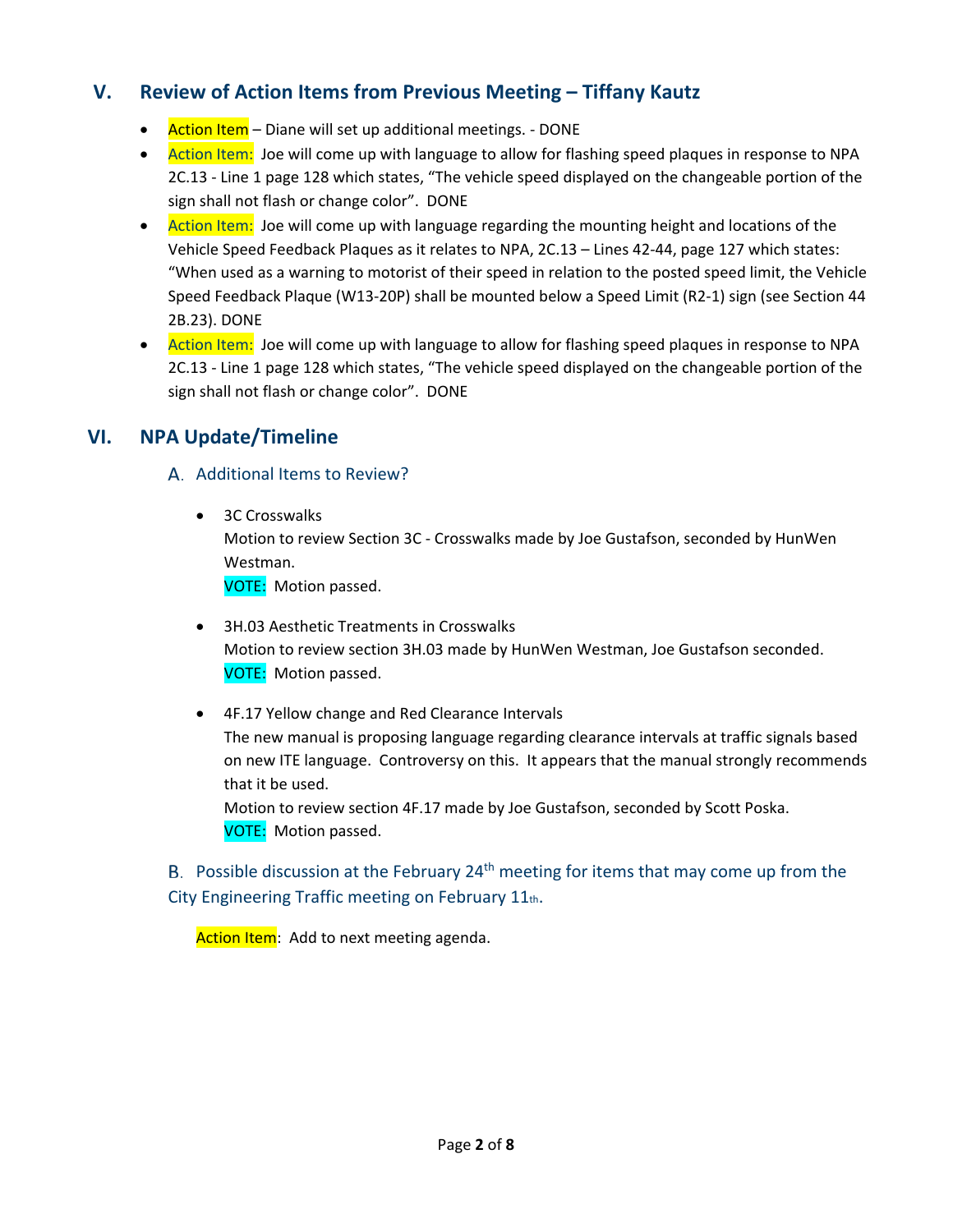## **VII. NPA Topics for Discussion – Tiffany Kautz**

#### 2C.13 – Vehicle Speed Feedback Sign (W13-20, W13-20aP)

- 1. NPA: 2C.13
	- Review language from Joe

Draft language for consideration for the Driver Feedback Signs:

#### **Regarding the digital display, change language to (page 128, Line 1)**

The vehicle speed displayed on the changeable portion of the sign may flash (see Section 2A.20) or display an alternate color when the displayed speed is in excess of the posted speed. The changeable portion of the sign may be configured to prevent display of speed readings significantly in excess of the posted speed limit and instead display a preset maximum value, a word message, or a blank display.

#### **Regarding positioning, add an option statement that says:**

When used in a temporary application such as being mounted to a construction vehicle, portable trailer, or temporary structure, the W3-20P plaque may be utilized without an accompanying R2-1 sign.

Motion to approve the new language including the reference to "See Section 2A.20" made by Joe Gustafson, seconded by Jon Krieg. VOTE: Motion passed.

- B. In-street pedestrian crossing signs.
	- 1. NPA: 2B.20, Preamble #66

The NPA requires that to use the in-street pedestrian crossing signs, the pedestrian warning sign with a down arrow must be used. MnDOT does not believe the warning sign needs to be used.

#### Discussion:

- Concerns with only being able to use 1 per location,
- Roundabouts block the yield sign,
- Want to keep the flexibility with use at unmarked crosswalks and in a temporary basis without the warning sign.

Action Item: Joe will develop language regarding the use of in-street pedestrian crossing signs for discussion at next meeting.

#### Lane Reduction Arrow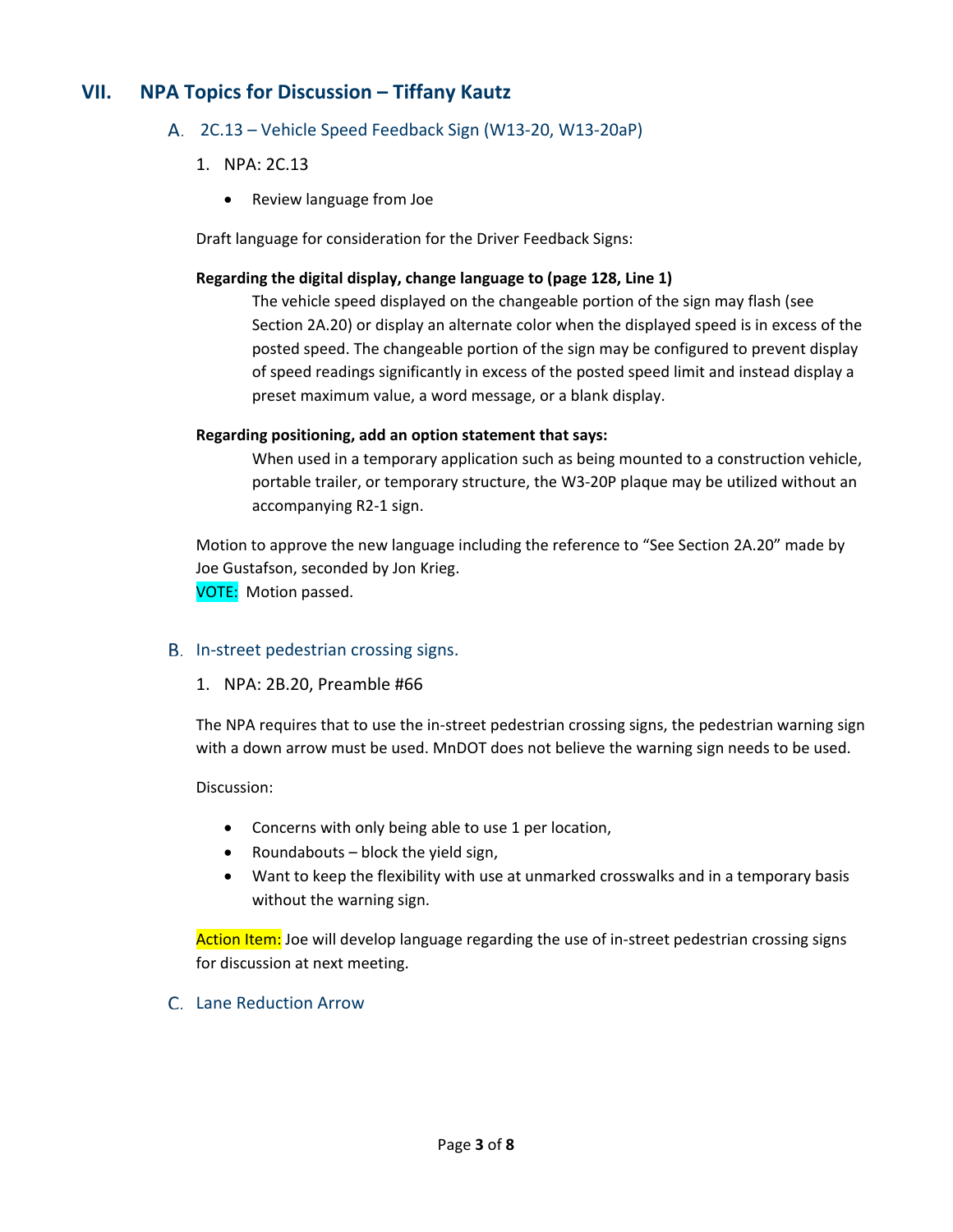- 1. NPA: 3B.12
- 2. I believe this issue may have gone away.
- 3. See write-up for current MN MUTCD and justification
- D. Lane Reduction Layout and Lane Reduction Arrow
	- 1. NPA: 3B.12 and 2C.47
	- 2. MnDOT would like an option to use the MERGE with an arrow sign instead of the W4-2 sign.
	- 3. There some discrepancies between the figures shown Chap 3B and Chap 2C

Discussion:

- The figure in the signing section and the figure in the pavement markings section differ greatly.
- MnDOT would propose to allow the MERGE with Arrow sign.
- Joe concern that they're changing the symbol sign to mean where the taper starts. All should be advance signs.
- Joe the W9-1 could be used as an additional enhancement. The other two can be used interchangeably.
- Joe might be worth comparing this with the work zone layouts what's the right sign to use to mark the start of the taper. Curious to know how this aligns with work zones in the new manual.
- Ken our zipper merge layout prior to the merge point we use stovepipe.
- Joe whatever comment we make we should make reference to work zones so that they are the same.
- The Merge with an Arrow sign has never been in the manual Minnesota has been using it, however. Research has shown that people understand the sign.

Motion to allow the use of the Merge with Arrow Sign instead of the Symbol Sign W4-2 made by Joe Gustafson, Scott Poska seconded.

VOTE: Motion passed.

#### E. Striping Cycle:

- 1. NPA: 3A.04
- 2. See write-up for current MN MUTCD and justification

**Discussion** 

- Line 29 page 337 Normal width line changed from 4 to 6 inches wide to 6 inches wide.
- Jon lots of discussion on this at the national committee. NACE (National Association of County Engineers) contingent up in arms about this one because of impact on budgets. Some rural roadways with little traffic volume choose to put in edge lines - they aren't required to do so. Contractors have told them it could be an 50% increase in cost to go from 4 to 6 inches. Many will choose not to put these in.
- Jon we use 6 inches on all our edge lines.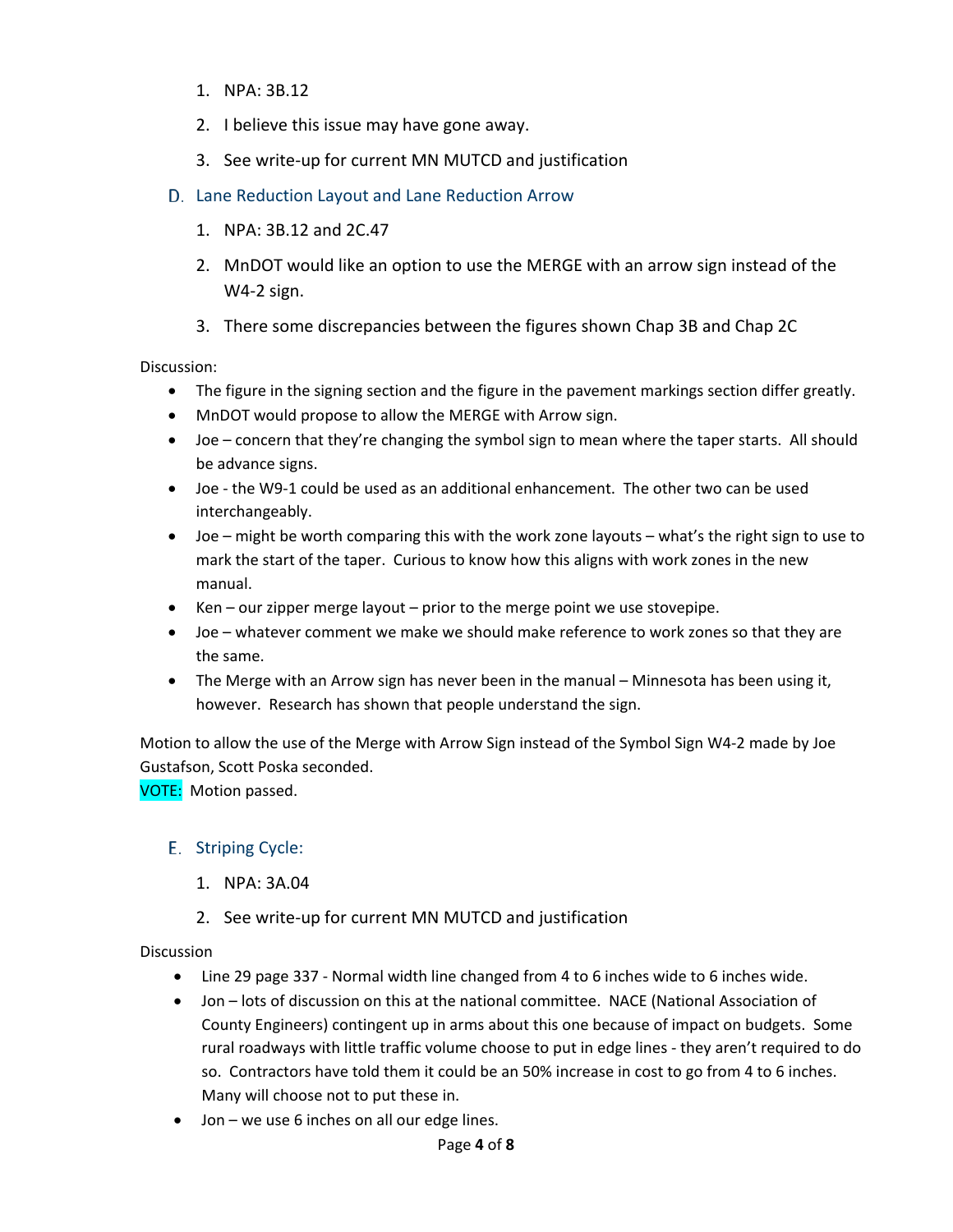- Tiffany MnDOT also looking at going to 6-inch lines.
- Sara Wright county already uses 6" on our edge lines.
- Mark will increase cost without that much of a difference.
- Scott this will include centerlines.
- Jon easier for connected vehicles to use although we're years away from that.
- Scott suggest that it be revised to an option or a should not a shall.

Motion to make the normal width line 6 inches a Guidance statement rather than a Standard statement for roadways other than freeways, expressways, or ramps made by Scott Thompson, Jon Krieg seconded.

VOTE: Motion passed.

#### F. Stop and Yield Lines

- 1. NPA: 3B.19, page 357, line 4.
- 2. Current MN MUTCD (section 3B.16) allows a STOP line to be omitted at a signal when a crosswalk marking is present. Also, allows the omission of a STOP line at Freeway Entrance Ramps.
- 3B.16 Statement in current MN MUTCD that allows for the stop line to be omitted:

A stop line may be omitted on an approach to a traffic control signal if a crosswalk line of at least 24 inches in width is in place for that approach.

Stop lines may be omitted prior to Freeway Entrance Ramp Control Signals.

Discussion:

- Joe would support keeping the exemption particularly at a signal. Stop lines are maintenance intensive. Feel like it should be an option to not have to paint the line.
- Jon we use video detection so doesn't affect us. We don't do stop bars at crosswalks. Minneapolis has started doing that. They suggest that drivers are less likely to drive pass into the crosswalk if there is a stop bar. Support having the option to not do it.
- Joe can see upsides to doing it in an urban area. Don't believe it's a requirement in a rural area – might deter agencies to mark the crosswalk if they only have to mark the stop bar.
- This is our opportunity to ask to have this statement allowed.

Motion to add the following statement (from the current MN MUTCD) to the first Option statement in the new NPA: "A stop line may be omitted on an approach to a traffic control signal if a crosswalk line of at least 24 inches in width is in place for that approach." Motion made by Joe Gustafson, Jon Krieg seconded.

VOTE: Motion passed.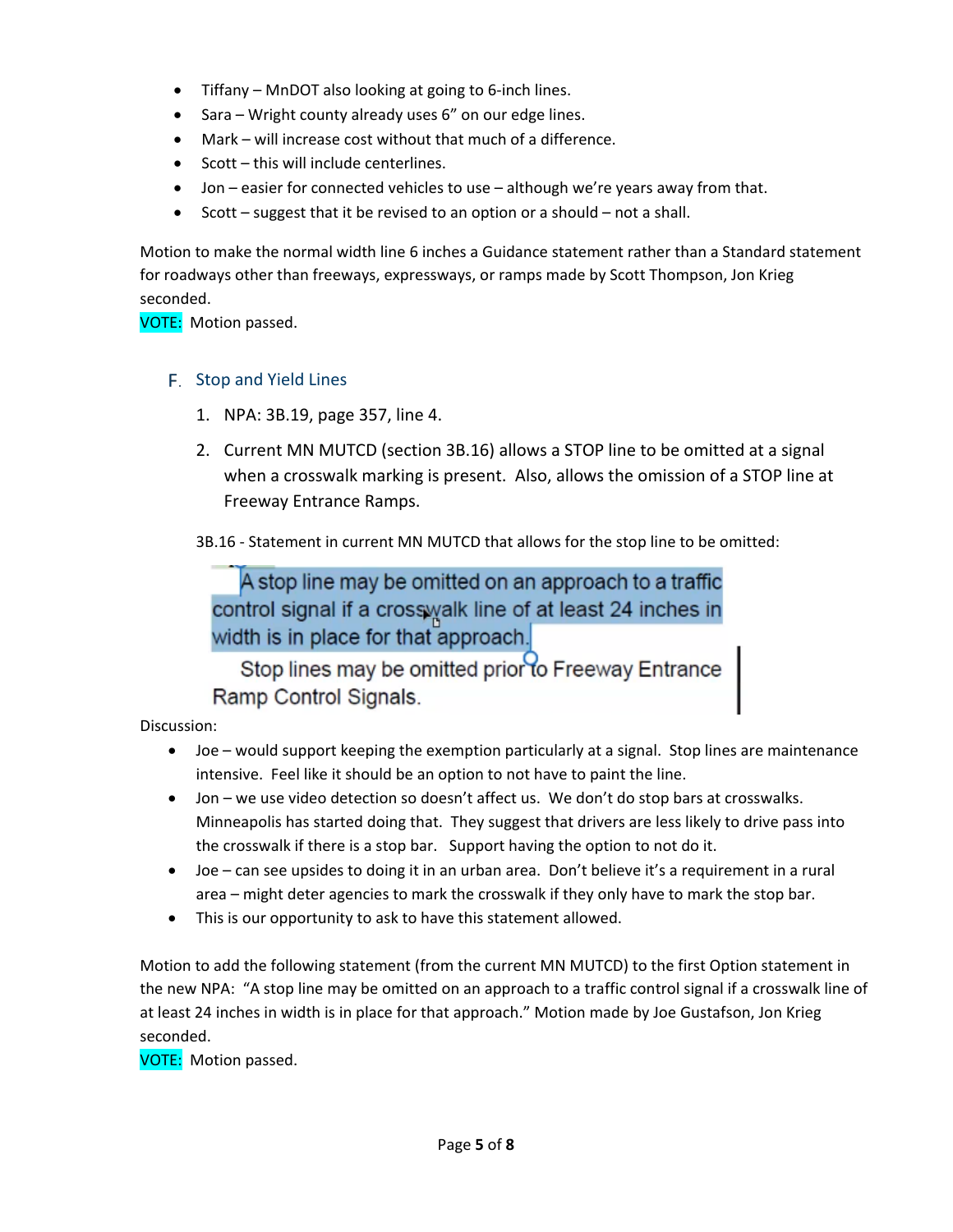Additional motion to include "Stop lines may be omitted prior to freeway entrance ramp control" made by Joe Gustafson, seconded by Scott Thompson.

VOTE: Motion passed.

### Crosswalk Blocks and Crosswalks

- 1. NPA: 3C.06 Longitudinal Bar Crosswalks
- 2. See write-up for current MN MUTCD and justification

New Figure 3C-1 Crosswalk Markings:



Discussion:

- MnDOT's typical marking doesn't meet these criteria. Line 39, page 371 of NPA bar has to be 12- 24 inches. MnDOT installs some up to 36".
- Joe we have started using the double-paired instead of doing 3 x 6 blocks we're staying on that same pattern but with 12" bars with 12" space between.
- Joe line 40, change 2.5 to at least 3.

Motion to change page 371, line 37 to "The width of an individual longitudinal bar shall not be less than 12 inches or greater than **36**" (from 24") made by Joe Gustafson, HunWen Westman seconded. VOTE: Motion passed.

Traffic Signals, proposed language that would not allow Preemption confirmation lights to flash.

- 1. NPA 4E.01, lines 10-11, page 431
- EVP flashing lights there is a section in the MUTCD that says you can't have flashing lights next to traffic signals unless there is an exemption. Currently EVP indicator lights are exempt. The NPA is proposing to remove this language.
- There is no explanation why this is being removed. The change wasn't apparent the section was not crossed out.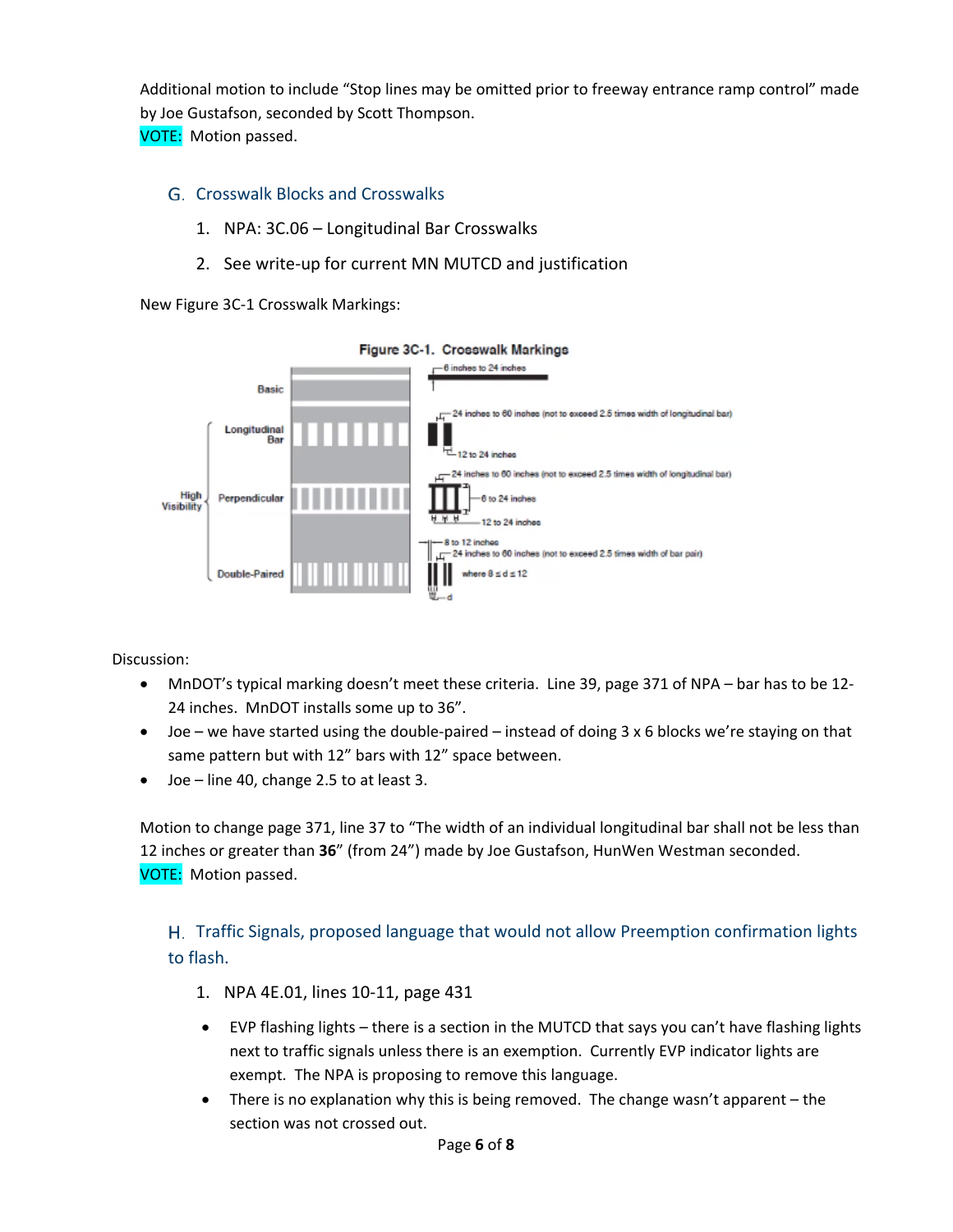10  $11$ 

 $34567$ 

an any site that we have a series and a collection of the second monetation.

Except for the flashing vehicular and pedestrian signal indications and the preemption confirmation lights that are expressly allowed by the provisions of this Chapter Part, flashing displays shall not be  $12$ used within or adjacent to any signal indications.

#### **Discussion**

- Joe a concern for us. Lots of agencies and surround states use flashing.
- Tiffany 4F.19 section discusses distinctive indications:

A distinctive indication may be provided at the intersection to show that an emergency vehicle has been given control of the traffic control signal (see Section 11-106 of the "Uniform Vehicle Code"). In order to assist in the understanding of the control of the traffic control signal, a common distinctive indication may be used where drivers from different agencies travel through the same intersection when responding to emergencies.

 $C_{ij}$   $J_{ij}$ 

- Tiffany should it just say that distinctive indications may flash.
- MnDOT's comment is to leave in "and the preemption confirmation lights".

Motion to leave "and the preemption confirmation lights" in the text made by Scott Poska, Scott Thompson seconded.

VOTE: Motion passed.

#### **Meeting adjourned.**

#### **VIII. Future Meeting**

- A. Trapped lane turning into a turn lane (from 1/13/2021 meeting)
- B. Height of Portable Work Zone Signs (Tabled from 2/10/2021 meeting)
- C. Chapter 2L (page 316) Changeable Message Signs (from  $2/10/21$  meeting)

#### **IX. Next Meeting**

**Next meeting is on March 10, 2021.**

**X. Round Robin**

#### **XI. Future agenda items (to be discussed after NPA):**

#### **Modification to 2D.29 – Tiffany Kautz, Josie Tayse**

Add an exception (to  $1^{st}$  Standard,  $1^{st}$  paragraph) for signed township route and (maybe) National Forrest routes.

#### **2I.5.1 Public Water Access Signs** – **Tiffany Kautz, Josie Tayse**

Working with DNR to establish guidelines regarding sign placement. Tiffany and Josie talking with DNR about this section.

#### **2C.27 Low Clearance Signs – HunWen Westman**